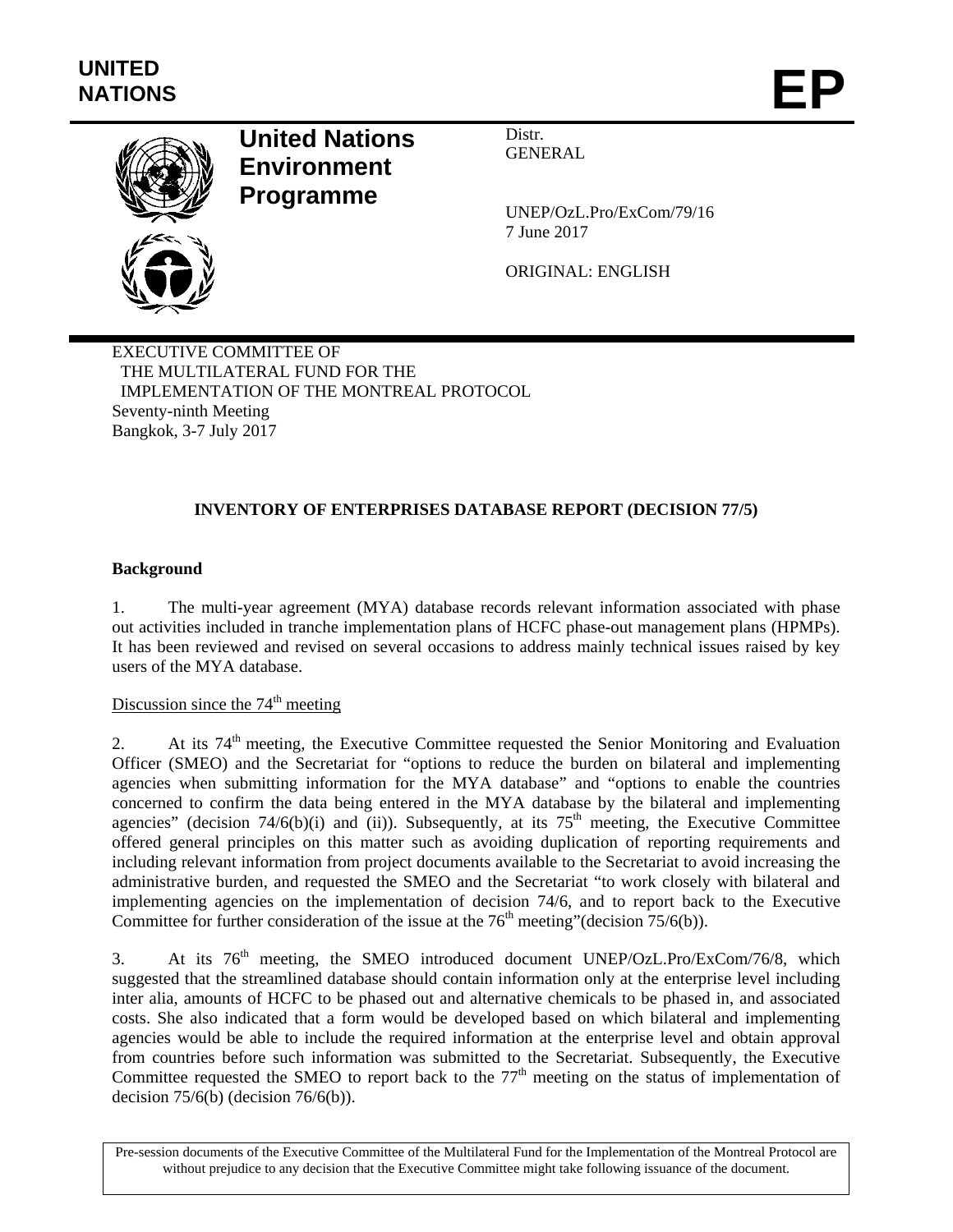4. At the 77<sup>th</sup> meeting, two implementing agencies indicated that the database to incorporate information at the enterprise level would impose extra burden on the agencies and countries. Following this, the Executive Committee requested the Secretariat to pursue discussions with the bilateral and implementing agencies on the inclusion, in the Inventory of enterprises database, of relevant information relating to all the HCFC-based enterprises that had received funding from the Multilateral Fund and requested the SMEO to report back to the  $79<sup>th</sup>$  meeting (decision  $77/5$ ).

#### **Actions to address decision 77/5**

5. In response to decision 77/5, during the Inter Agency Coordination Meeting (IACM) held in February 2017, the Secretariat continued consultations with the bilateral and implementing agencies on the issues they were facing in providing the required information and incorporating the information into the proposed database. Among the issues that were successfully clarified included the reduction in the number of fields that require data entry; the introduction of user friendly drop-down menu for entering information; availability of the database in Excel format; and the rationalised project information details that need to be entered. The list of the fields that need to be filled in the Inventory of enterprise database is presented in Annex I to the present document. The formats were developed in Microsoft Access and Excel applications and were sent to bilateral and implementing agencies.

6. The Secretariat and the bilateral and implementing agencies agreed that over the period March to June 2017, the data for all the HCFC-based enterprises that had been approved for conversion to alternative technologies, as stand-alone projects or contained in HCFC phase-out management plans (HPMPs) would be entered in the database. For all future projects where HCFC-based enterprises will be converted, data would be entered within one month following project approval. In the case of enterprises under the various manufacturing sector plans of stages I and II of the HPMP such as China, the data entry needs will be separately discussed taking into account the large number of enterprises to be converted in each tranche of each sector plan. Other specific issues would be dealt with on a case by case basis.

7. A brief status report on updating the Inventory of enterprises database as of end of June 2017, will be provided at the  $79<sup>th</sup>$  meeting.

# **RECOMMENDATION**

- 8. The Executive Committee may wish:
	- (a) To note the Inventory of enterprises database report (decision 77/5) contained in document UNEP/OzL.Pro/ExCom/79/16; and
	- (b) To note that the bilateral and implementing agencies would incorporate relevant information of the HCFC-based enterprises converted with the Multilateral Fund assistance into the Inventory of enterprises database.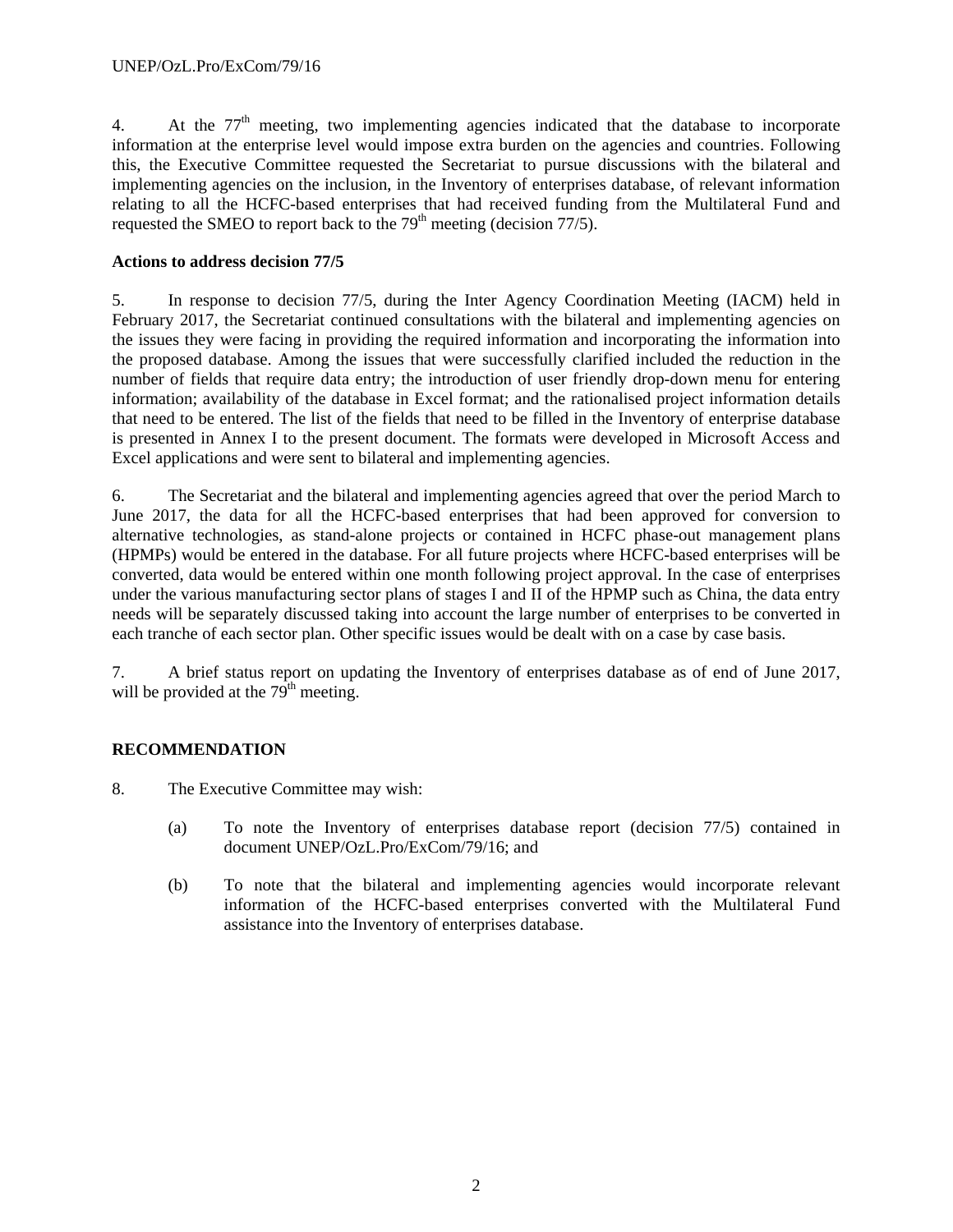### **Annex I**

# **LIST OF FIELDS FOR THE INVENTORY OF ENTERPRISES DATABASE**

| <b>Field name</b>               | <b>Description</b>                                                                |
|---------------------------------|-----------------------------------------------------------------------------------|
| Country                         | Name of the country                                                               |
| Agency                          | Name of agency                                                                    |
| $\rm Code$                      | Set of letters and numbers identifying the enterprise                             |
| Enterprise                      | Name of the enterprise                                                            |
| Location                        | Name of the city where the enterprise is located                                  |
| Stage                           | Stage of the HPMP relating to the enterprise                                      |
| Sector                          | Sector related to the enterprise (e.g., aerosol, fire-fighting, foam, production, |
|                                 | refrigeration, solvent)                                                           |
| Sub-sector                      | Name of the sub-sector within each sector                                         |
| Application                     | Name of applications                                                              |
| Type                            | Type of project (e.g., demonstration, investment, technical assistance)           |
| Planned completion date         | Expected date of completion of the project                                        |
| Actual completion date          | Actual date of completion of the project                                          |
| <b>Status</b>                   | Progress status (e.g., new, on-going, closed, transferred)                        |
| Project duration                | Duration of project implementation from approval (in months)                      |
| Local ownership                 | Percentage of Article 5 ownership of the enterprise                               |
| Export to non-A5                | Percentage of produce exported to non-A5 countries                                |
| Revision number                 | Revision number                                                                   |
| Date of approval                | Month and year of meeting when project was approved                               |
| Meeting                         | Meeting where the project was approved                                            |
| Chemical Name1                  | Name of controlled substance 1 to be phased out (e.g., HCFC-22,<br>$HCFC-141b)$   |
| Consumption1 (mt)               | Amount of the controlled substance 1 to be phased out (mt)                        |
| Selected alternative1           | Name of alternative technology 1 or chemical 1                                    |
| Chemical Phased in1 (mt)        | Amount of alternative 1 being used in place of controlled chemical 1              |
| Chemical Name2                  | Name of controlled substance 2 to be phased out (e.g., HCFC-22,<br>$HCFC-141b)$   |
| Consumption2 (mt)               | Amount of the controlled substance 2 to be phased out (mt)                        |
| Selected alternative2           | Name of alternative technology 2 or chemical 2                                    |
| Chemical Phased in 2 (mt)       | Amount of alternative 2 being used in place of controlled chemical 1              |
| Chemical Name3                  | Name of controlled substance 3 to be phased out (e.g., HCFC-22,<br>$HCFC-141b)$   |
| Consumption3 (mt)               | Amount of the controlled substance 3 to be phased out (mt)                        |
| Selected alternative3           | Name of alternative technology 3 or chemical 3                                    |
| Chemical Phased in 3 (mt)       | Amount of alternative 3 being used in place of controlled chemical 3              |
| <b>Chemical Name4</b>           | Name of controlled substance 4 to be phased out (e.g., HCFC-22,                   |
|                                 | $HCFC-141b)$                                                                      |
| Consumption4 (mt)               | Amount of the controlled substance 4 to be phased out (mt)                        |
| Selected alternative4           | Name of alternative technology 4 or chemical 1                                    |
| Chemical Phased in 4 (mt)       | Amount of alternative 4 being used in place of controlled chemical 4              |
| Chemical Phased out (mt)        | Total quantity of chemical phased out (mt)                                        |
| Impact: (Total ODP tonnes)      | Total ODP tonnes phased out                                                       |
| Funds approved (US \$)          | Funds approved/allocated for the enterprise (US \$)                               |
| Capital cost approved (US \$)   | Capital cost approved/allocated for the enterprise (US \$)                        |
| Operating cost approved (US \$) | Operating cost approved/allocated for enterprise (US \$)                          |
| Cost-effectiveness approved     | Cost-effectiveness as approved (US \$/kg)                                         |
| $(US \frac{8}{kg})$             |                                                                                   |
| Funds disbursed (US \$)         | Funds disbursed to the enterprise (US \$)                                         |